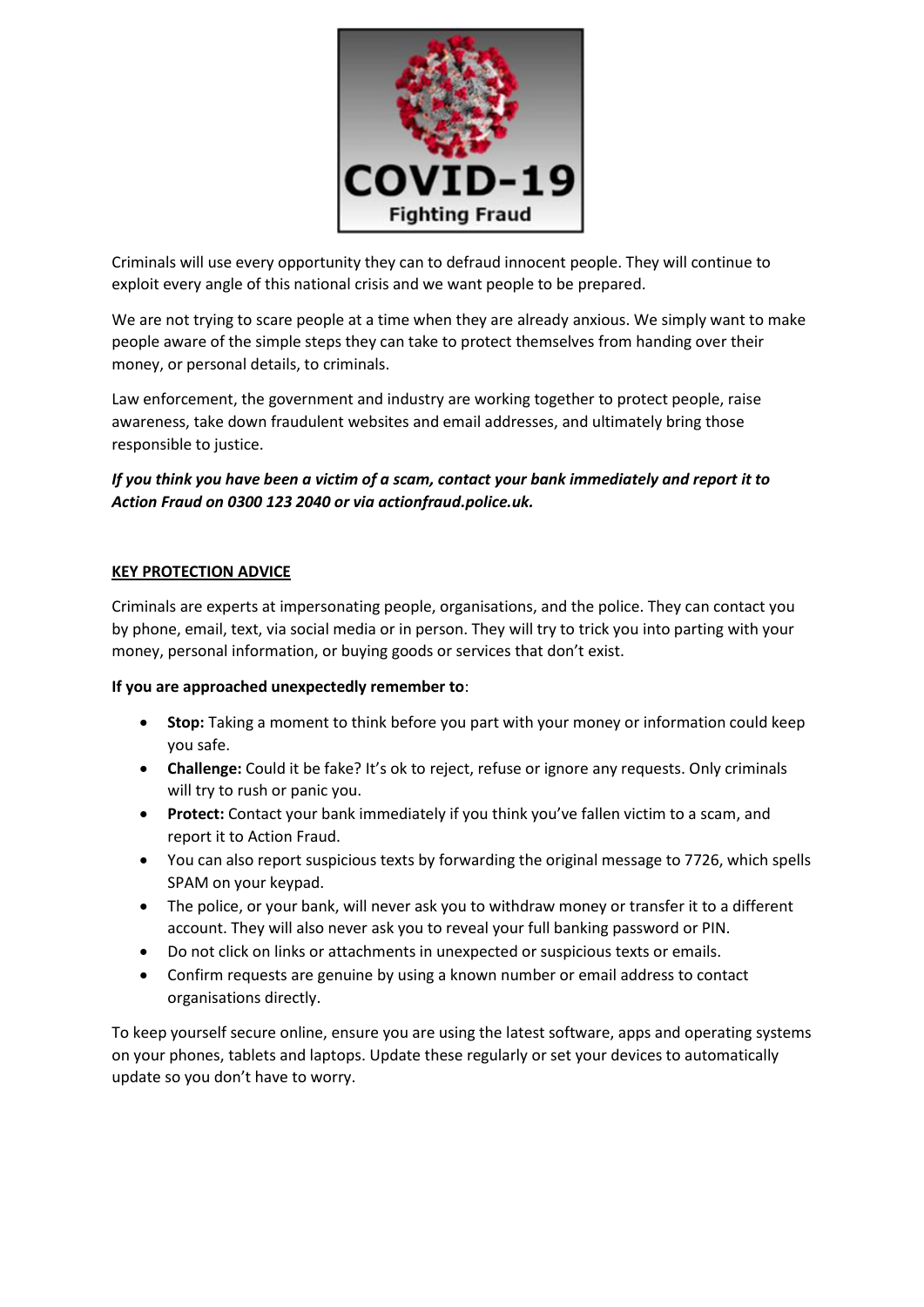### **What scams are we seeing?**

### **Government smishing**

The Government has only sent one text message to the public regarding new rules about staying at home to prevent the spread of COVID-19. Any others claiming to be from UK Government are false.

Criminals are able to use spoofing technology to send texts and emails impersonating organisations that you know and trust.

We would remind anyone who receives an unexpected text or email asking for personal or financial details not to click on the links or attachments, and don't respond to any messages that ask for your personal or financial details.

#### **Universal Credit scams**

Secretary of State for Work and Pensions Therese Coffey: "We know cyber criminals and fraudsters are despicably attempting to exploit opportunities around coronavirus.

DWP will never text or email asking for your personal information or bank details.

Anyone who thinks they have been a victim of fraud should report it to Action Fraud, and notify DWP, as soon as possible."

Additional Information:

• For latest information on Universal Credit go to <https://www.understandinguniversalcredit.gov.uk/>

• We urge people not to click on the links or attachments in suspicious emails, and never respond to unsolicited messages and calls that ask for personal or financial details.

# *The majority of reports are still related to online shopping scams, where people have ordered protective face masks, hand sanitiser, COVID-19 testing kits, and other products, which have never arrived.*

## *Other frequently reported scams include:*

- Impersonating the government and notifying the victim they were due a payment/rebate.
- Incorporating the COVID-19 epidemic into push payment frauds.
- Asking for a donation to tackle COVID-19, normally via email or pretending to be from a charity which is assisting vulnerable people during the outbreak.
- Calling purporting to be from the victim's bank, saying their account was compromised/there had been unusual activity. Victim advised to open new account/transfer money there and then. Victim told they should not visit their branch because of COVID-19.
- Victim persuaded to make an advanced payment for a rental property. The suspect uses the outbreak as the reason for the victim being unable to view the property. The property does not exist or the suspect is not in a position to rent it.
- COVID-19 used as a hook for offering employment. Victim is persuaded to pay an advanced fee for vetting/qualifications to get them a job which ultimately does not exist.